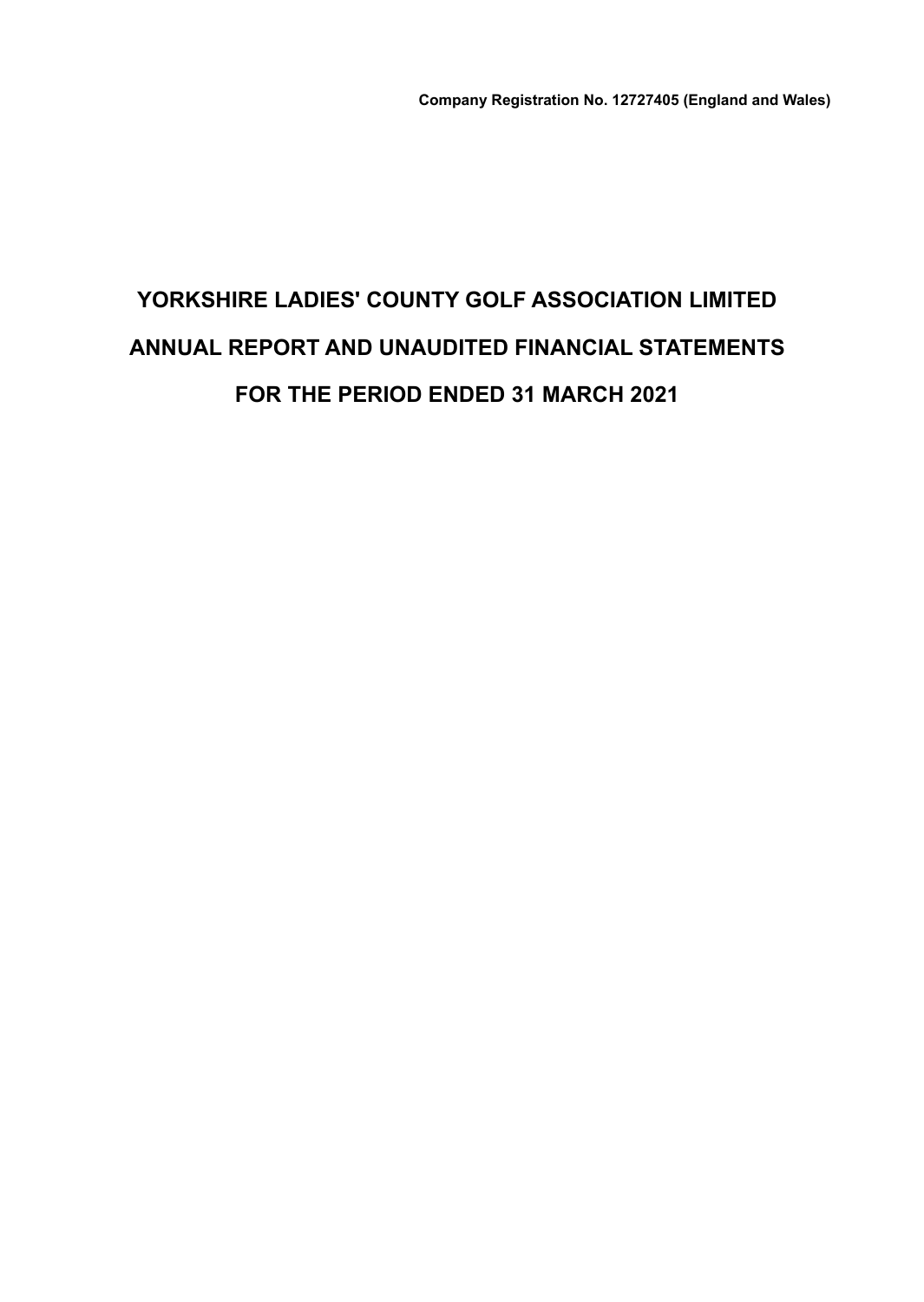### **COMPANY INFORMATION**

| <b>Directors</b>         | Mrs L A Ford         | (Appointed 8 July 2020)       |
|--------------------------|----------------------|-------------------------------|
|                          | Ms M A Katz          | (Appointed 8 July 2020)       |
|                          | E M T Lennox         | (Appointed 8 July 2020)       |
|                          | Mrs A McMullen       | (Appointed 8 July 2020)       |
|                          | Mrs A J Tracey       | (Appointed 8 July 2020)       |
|                          | D H Clegg            | (Appointed 18 September 2020) |
|                          | Mrs C Ackroyd        | (Appointed 19 July 2021)      |
|                          | Mrs M Dixon          | (Appointed 19 July 2021)      |
|                          | Mrs K E Fellows      | (Appointed 19 July 2021)      |
|                          | Mrs D Ledger         | (Appointed 19 July 2021)      |
| <b>Company number</b>    | 12727405             |                               |
| <b>Registered office</b> | <b>Bank Chambers</b> |                               |
|                          | Market Street        |                               |
|                          | Huddersfield         |                               |
|                          | HD1 2EW              |                               |
| <b>Accountants</b>       | Simpson Wood Limited |                               |
|                          | <b>Bank Chambers</b> |                               |
|                          | <b>Market Street</b> |                               |
|                          | Huddersfield         |                               |
|                          | HD1 2EW              |                               |
|                          |                      |                               |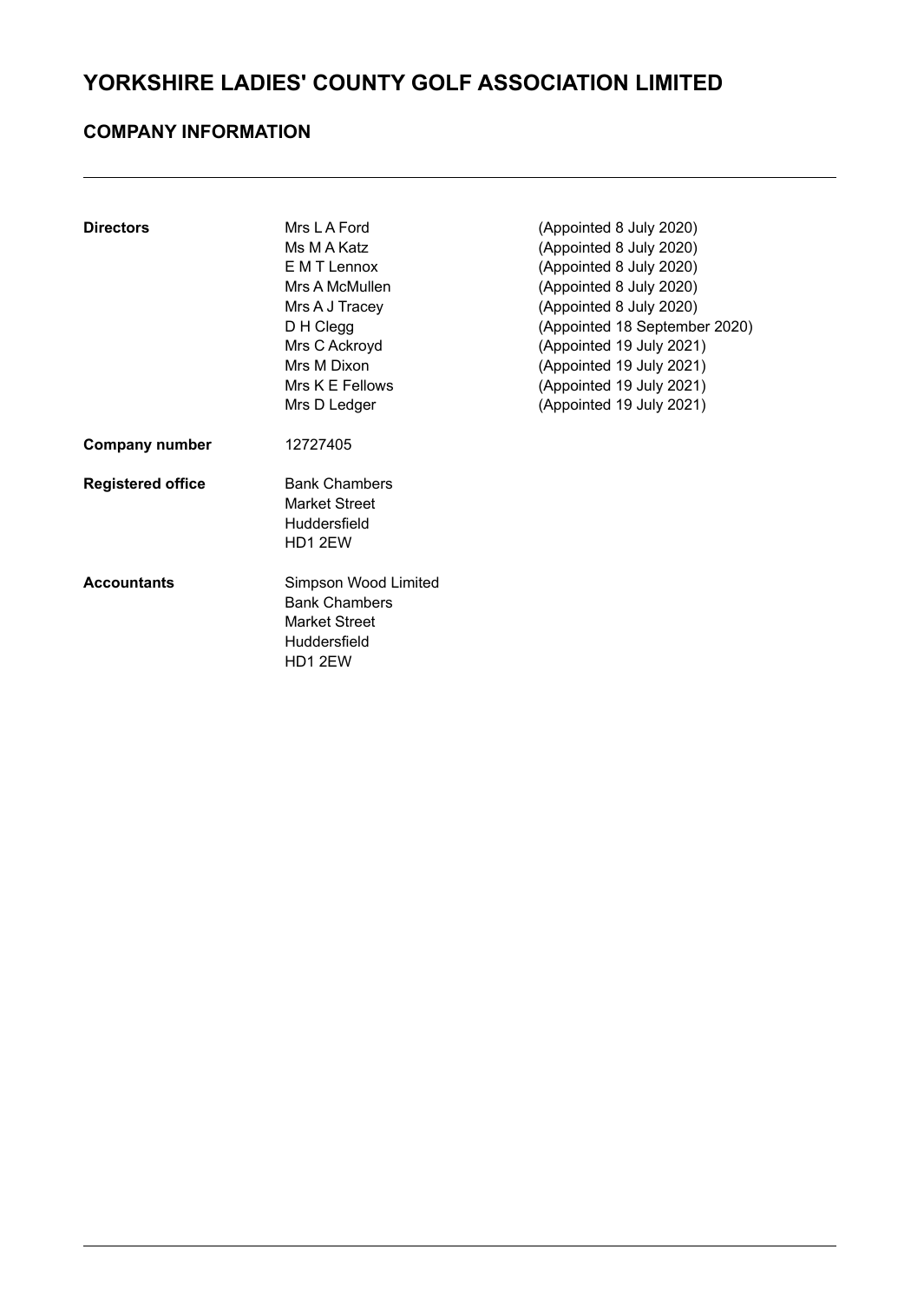### **CONTENTS**

|                                                                            | Page           |
|----------------------------------------------------------------------------|----------------|
| Directors' report                                                          | $\mathbf 1$    |
| Accountants' report                                                        | $\overline{2}$ |
| Income and expenditure account                                             | 3              |
| <b>Balance sheet</b>                                                       | 4              |
| Statement of changes in equity                                             | 5              |
| Notes to the financial statements                                          | $6 - 8$        |
| The following pages do not form part of the statutory financial statements |                |
| Detailed profit and loss account                                           | 9              |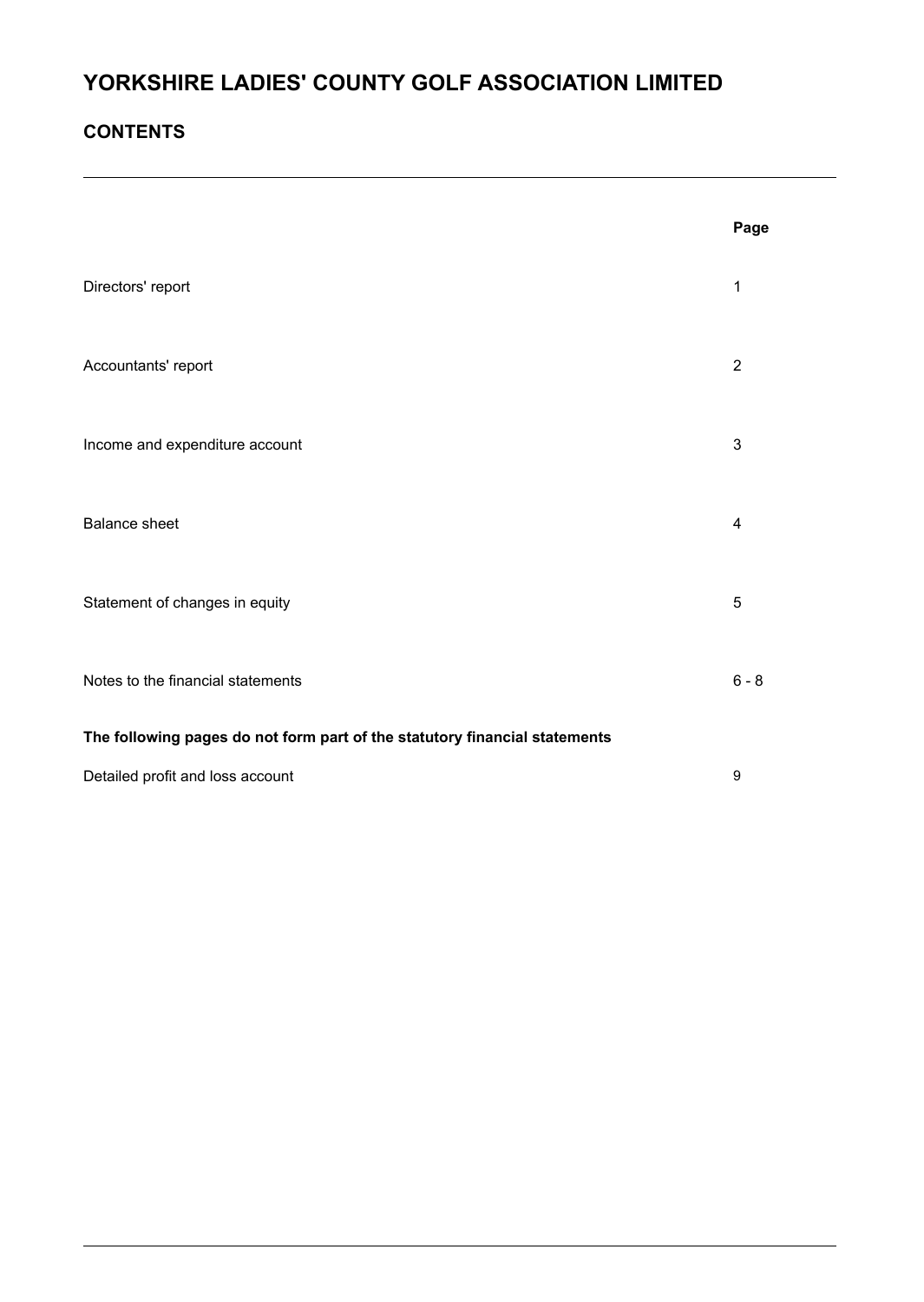### **DIRECTORS' REPORT**

### *FOR THE PERIOD ENDED 31 MARCH 2021*

The directors present their annual report and financial statements for the Period ended 31 March 2021.

#### **Principal activities**

The principal activity of the company is to promote, administer, encourage the development of, and wider participation in and to further the interest of Amateur Golf within Yorkshire.

The company is limited by guarantee.

#### **Directors**

The directors who held office during the Period and up to the date of signature of the financial statements were as follows:

| (Appointed 8 July 2020)                              |
|------------------------------------------------------|
| (Appointed 8 July 2020)                              |
| (Appointed 8 July 2020)                              |
| (Appointed 8 July 2020)                              |
| (Appointed 8 July 2020)                              |
| (Appointed 8 July 2020 and resigned 15 October 2020) |
| (Appointed 18 September 2020)                        |
| (Appointed 19 July 2021)                             |
| (Appointed 19 July 2021)                             |
| (Appointed 19 July 2021)                             |
| (Appointed 19 July 2021)                             |
|                                                      |

#### **Small companies exemption**

This report has been prepared in accordance with the provisions applicable to companies entitled to the small companies exemption.

On behalf of the board

E M T Lennox **Director**

7 September 2021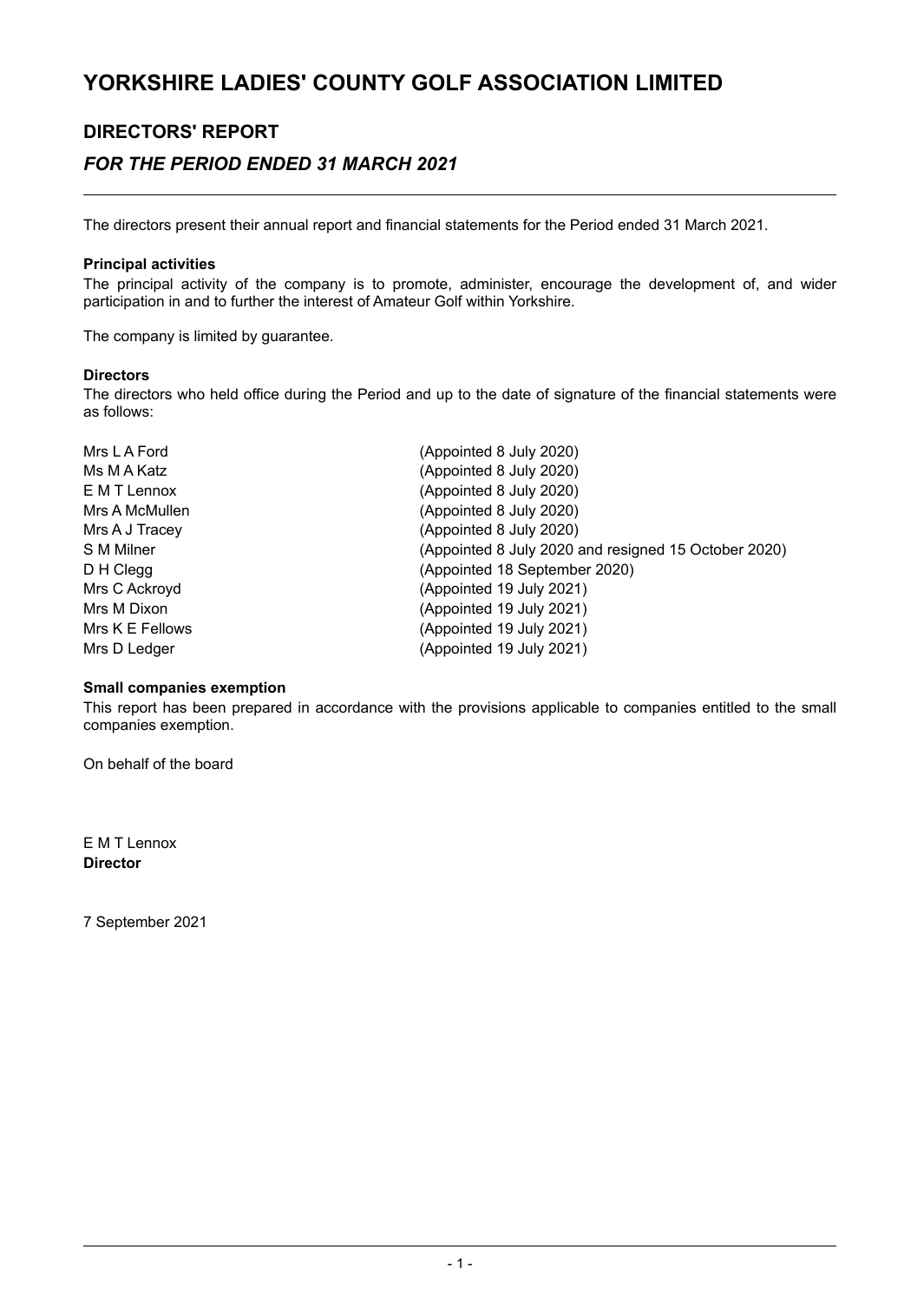### **CHARTERED ACCOUNTANTS' REPORT TO THE BOARD OF DIRECTORS ON THE PREPARATION OF THE UNAUDITED STATUTORY FINANCIAL STATEMENTS OF YORKSHIRE LADIES' COUNTY GOLF ASSOCIATION LIMITED FOR THE PERIOD ENDED 31 MARCH 2021**

In order to assist you to fulfil your duties under the Companies Act 2006, we have prepared for your approval the financial statements of Yorkshire Ladies' County Golf Association Limited for the Period ended 31 March 2021 which comprise the income and expenditure account, the balance sheet, the statement of changes in equity and the related notes from the company's accounting records and from information and explanations you have given us.

As a practising member firm of the Institute of Chartered Accountants in England and Wales (ICAEW), we are subject to its ethical and other professional requirements which are detailed at http://www.icaew.com/en/ members/regulations-standards-and-guidance.

This report is made solely to the Board of Directors of Yorkshire Ladies' County Golf Association Limited, as a body, in accordance with the terms of our engagement letter dated 23 June 2021. Our work has been undertaken solely to prepare for your approval the financial statements of Yorkshire Ladies' County Golf Association Limited and state those matters that we have agreed to state to the Board of Directors of Yorkshire Ladies' County Golf Association Limited, as a body, in this report in accordance with ICAEW Technical Release 07/16 AAF. To the fullest extent permitted by law, we do not accept or assume responsibility to anyone other than Yorkshire Ladies' County Golf Association Limited and its Board of Directors as a body, for our work or for this report.

It is your duty to ensure that Yorkshire Ladies' County Golf Association Limited has kept adequate accounting records and to prepare statutory financial statements that give a true and fair view of the assets, liabilities, financial position and surplus of Yorkshire Ladies' County Golf Association Limited. You consider that Yorkshire Ladies' County Golf Association Limited is exempt from the statutory audit requirement for the Period.

We have not been instructed to carry out an audit or a review of the financial statements of Yorkshire Ladies' County Golf Association Limited. For this reason, we have not verified the accuracy or completeness of the accounting records or information and explanations you have given to us and we do not, therefore, express any opinion on the statutory financial statements.

**Simpson Wood Limited** 7 September 2021

**Chartered Accountants Bank Chambers Bank Chambers** 

Market Street Huddersfield HD1 2EW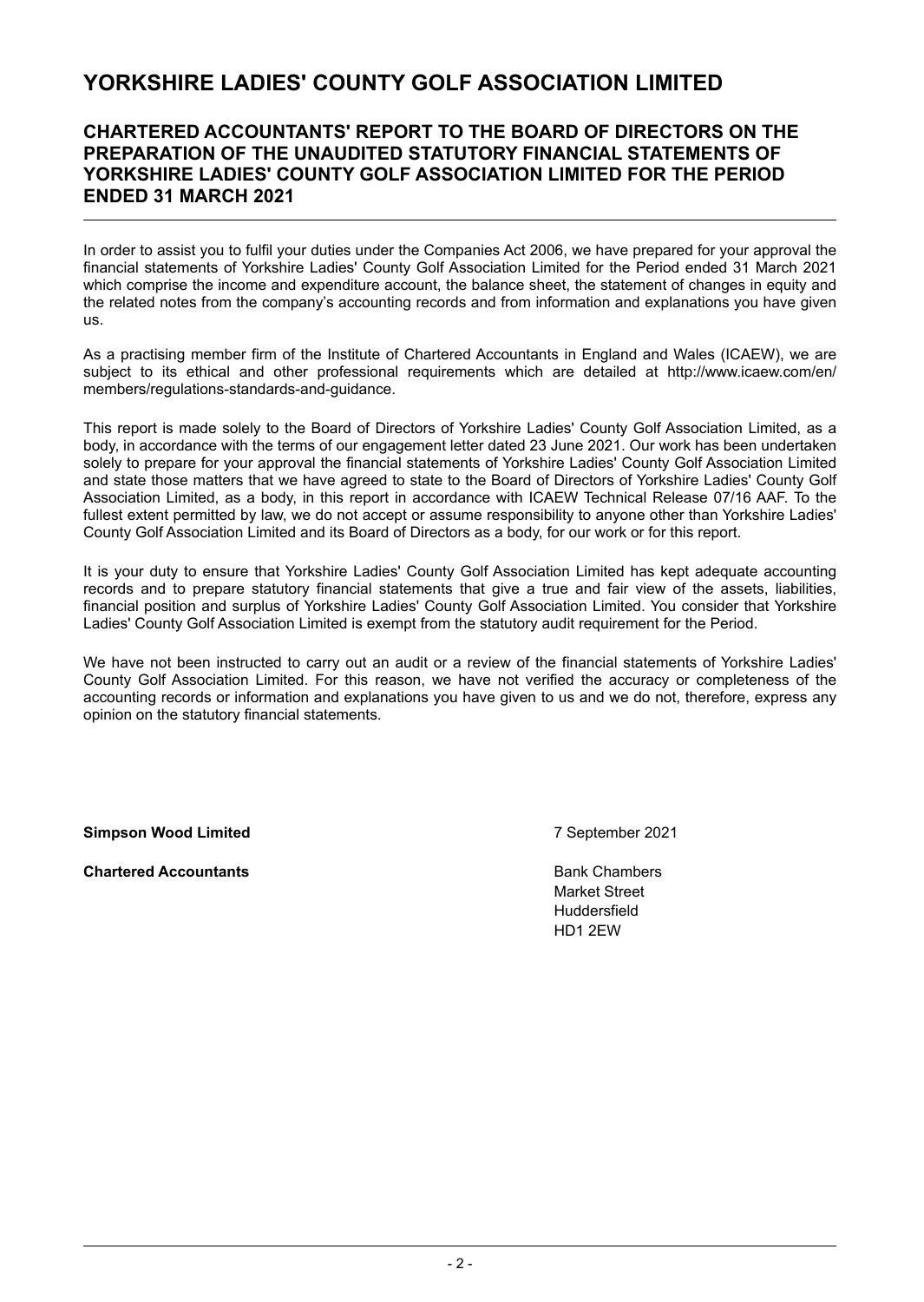# **INCOME AND EXPENDITURE ACCOUNT** *FOR THE PERIOD ENDED 31 MARCH 2021*

|                                         | <b>Period</b> |
|-----------------------------------------|---------------|
|                                         | ended         |
|                                         | 31 March      |
|                                         | 2021          |
|                                         | £             |
| Administrative expenses                 | (5)           |
| Other operating income                  | 128,924       |
| <b>Surplus before taxation</b>          | 128,919       |
| Tax on surplus                          |               |
| <b>Surplus for the financial Period</b> | 128,919       |
|                                         |               |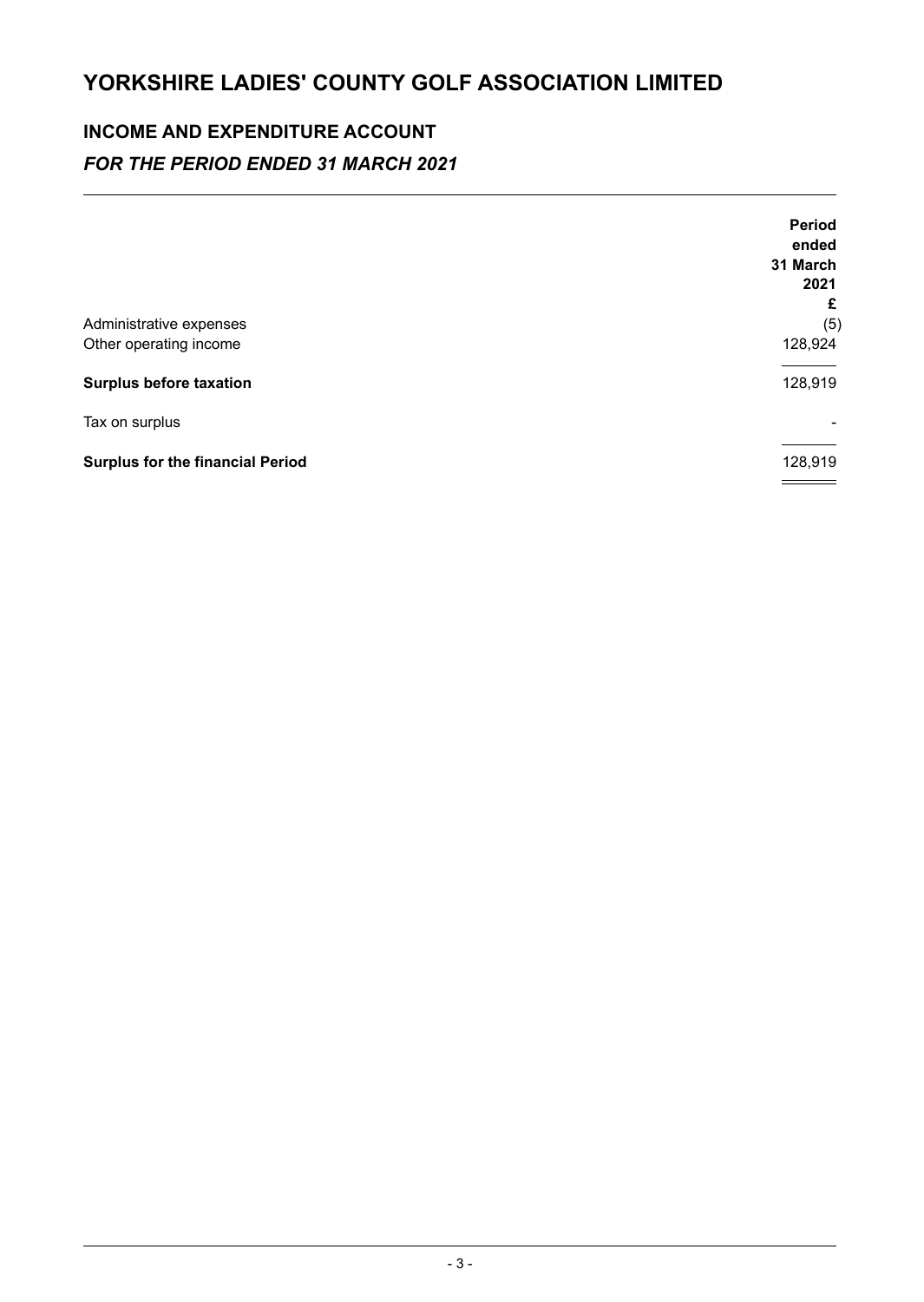### **BALANCE SHEET**

### *AS AT 31 MARCH 2021*

|                                                |                         | 2021      |         |
|------------------------------------------------|-------------------------|-----------|---------|
|                                                | <b>Notes</b>            | £         | £       |
| <b>Current assets</b>                          |                         |           |         |
| <b>Stocks</b>                                  |                         | 6,973     |         |
| <b>Debtors</b>                                 | 4                       | 3,554     |         |
| Cash at bank and in hand                       |                         | 134,045   |         |
|                                                |                         | 144,572   |         |
| Creditors: amounts falling due within one year | $\overline{\mathbf{5}}$ | (15, 653) |         |
| <b>Net current assets</b>                      |                         |           | 128,919 |
|                                                |                         |           |         |
| <b>Reserves</b>                                |                         |           |         |
| Income and expenditure account                 |                         |           | 128,919 |
| <b>Members' funds</b>                          |                         |           | 128,919 |
|                                                |                         |           |         |

For the financial Period ended 31 March 2021 the company was entitled to exemption from audit under section 477 of the Companies Act 2006 relating to small companies.

The directors acknowledge their responsibilities for complying with the requirements of the Companies Act 2006 with respect to accounting records and the preparation of financial statements.

The members have not required the company to obtain an audit of its financial statements for the Period in question in accordance with section 476.

These financial statements have been prepared in accordance with the provisions applicable to companies subject to the small companies regime.

The financial statements were approved by the board of directors and authorised for issue on 7 September 2021 and are signed on its behalf by:

E M T Lennox **Director**

**Company Registration No. 12727405**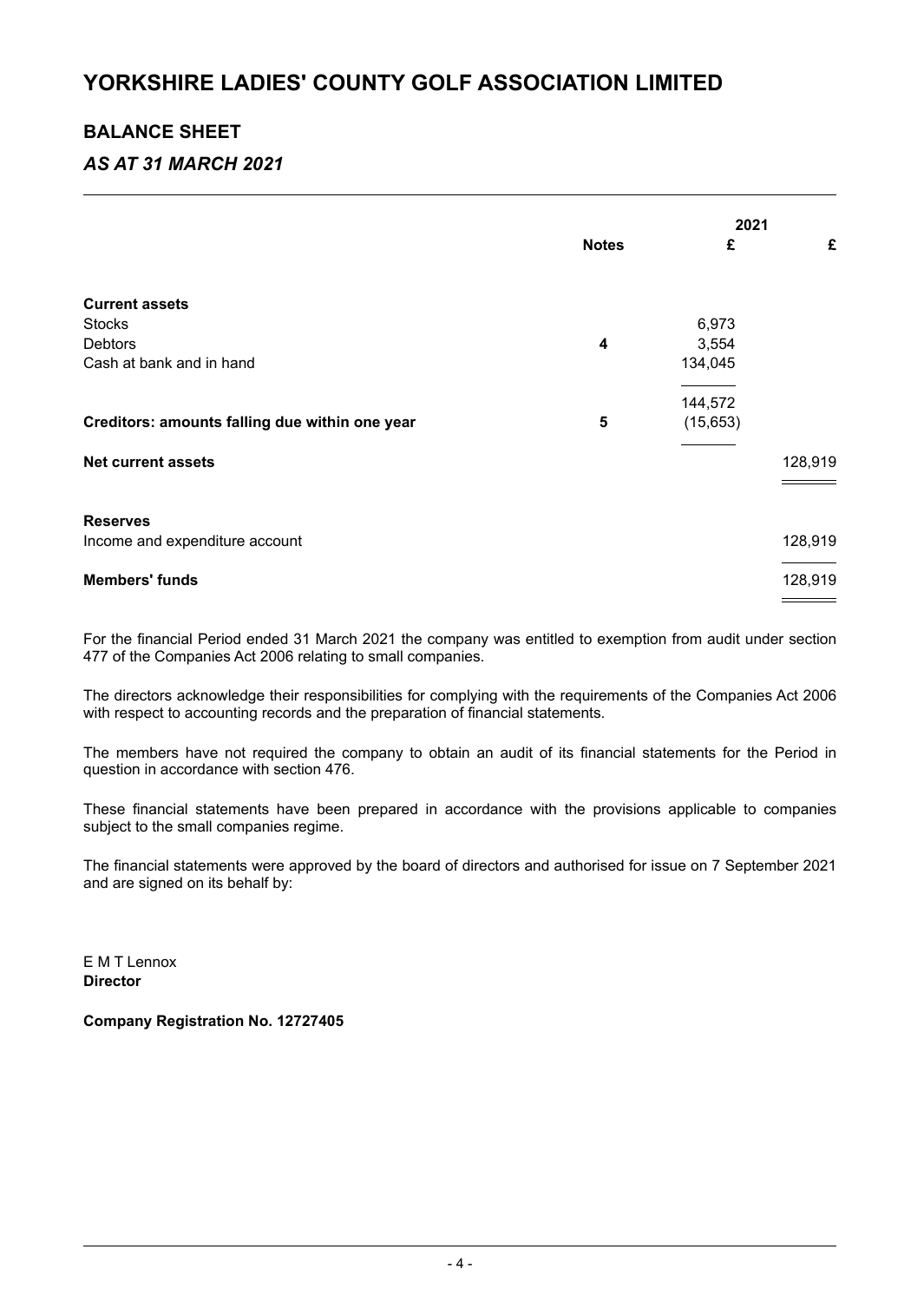## **STATEMENT OF CHANGES IN EQUITY** *FOR THE PERIOD ENDED 31 MARCH 2021*

|                                                      | Income and<br>expenditure<br>£ |
|------------------------------------------------------|--------------------------------|
| Period ended 31 March 2021:                          |                                |
| Profit and total comprehensive income for the period | 128,919                        |
| <b>Balance at 31 March 2021</b>                      | 128,919                        |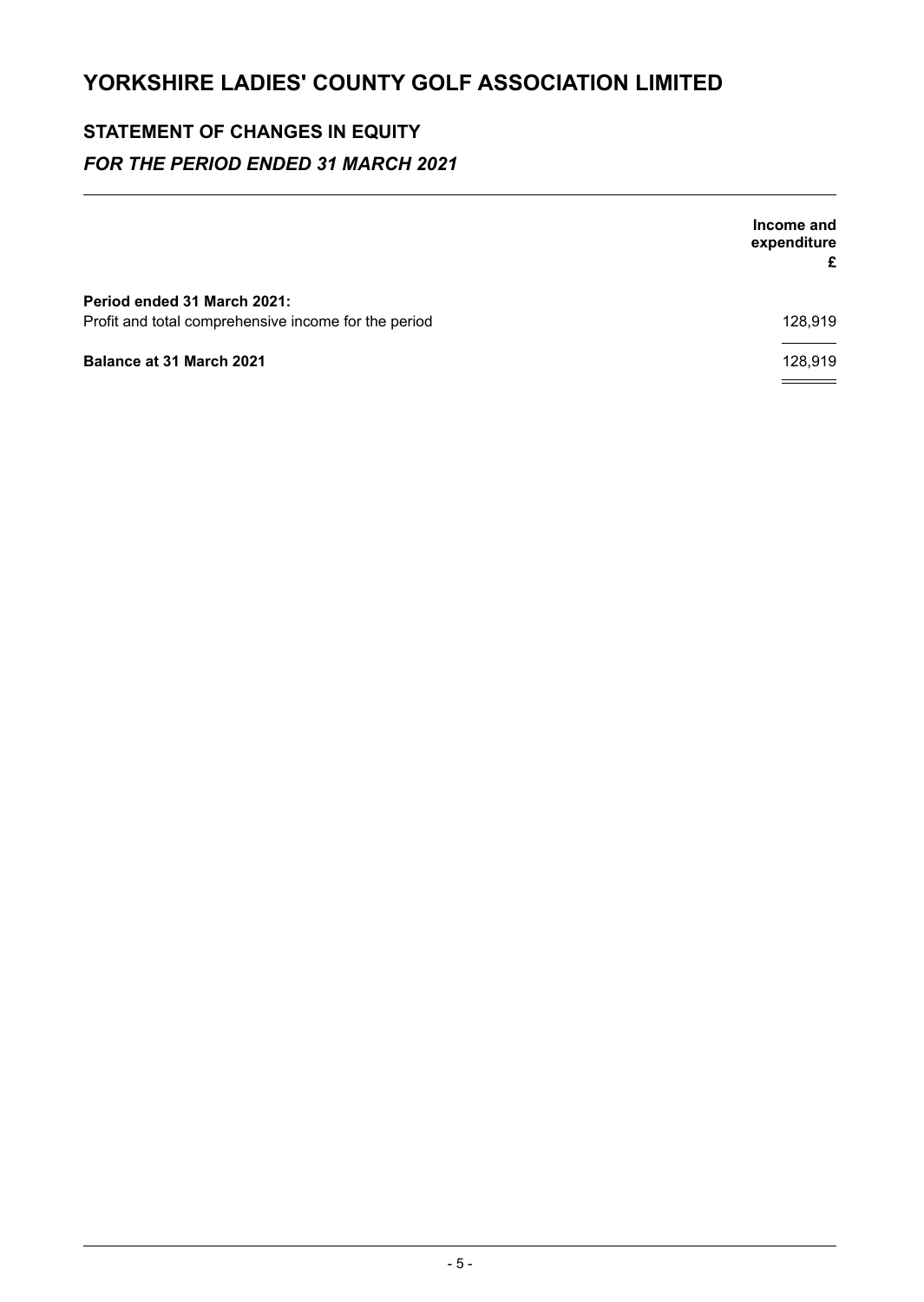### **NOTES TO THE FINANCIAL STATEMENTS** *FOR THE PERIOD ENDED 31 MARCH 2021*

#### **1 Accounting policies**

#### **Company information**

Yorkshire Ladies' County Golf Association Limited is a private company limited by guarantee incorporated in England and Wales. The registered office is Bank Chambers, Market Street, Huddersfield, HD1 2EW.

#### **1.1 Accounting convention**

These financial statements have been prepared in accordance with FRS 102 "The Financial Reporting Standard applicable in the UK and Republic of Ireland" ("FRS 102") and the requirements of the Companies Act 2006 as applicable to companies subject to the small companies regime. The disclosure requirements of section 1A of FRS 102 have been applied other than where additional disclosure is required to show a true and fair view.

The financial statements are prepared in sterling, which is the functional currency of the company. Monetary amounts in these financial statements are rounded to the nearest  $\hat{E}$ .

The financial statements have been prepared under the historical cost convention, modified to include the revaluation of freehold properties and to include investment properties and certain financial instruments at fair value. The principal accounting policies adopted are set out below.

#### **1.2 Reporting period**

The company was incorporated on 8 July 2020 and has chosen to have a year end of 31 March each year therefore these accounts cover the period from the date of incorporation to 31 March 2021.

#### **1.3 Income and expenditure**

Income and expenses are included in the financial statements as they become receivable or due.

Expenses include VAT where applicable as the company cannot reclaim it.

#### **1.4 Stocks**

Stocks are stated at the lower of cost and estimated selling price less costs to complete and sell. Cost comprises direct materials and, where applicable, direct labour costs and those overheads that have been incurred in bringing the stocks to their present location and condition.

Stocks held for distribution at no or nominal consideration are measured at the lower of cost and replacement cost, adjusted where applicable for any loss of service potential.

At each reporting date, an assessment is made for impairment. Any excess of the carrying amount of stocks over its estimated selling price less costs to complete and sell is recognised as an impairment loss in profit or loss. Reversals of impairment losses are also recognised in profit or loss.

#### **1.5 Cash and cash equivalents**

Cash and cash equivalents are basic financial assets and include cash in hand, deposits held at call with banks, other short-term liquid investments with original maturities of three months or less, and bank overdrafts. Bank overdrafts are shown within borrowings in current liabilities.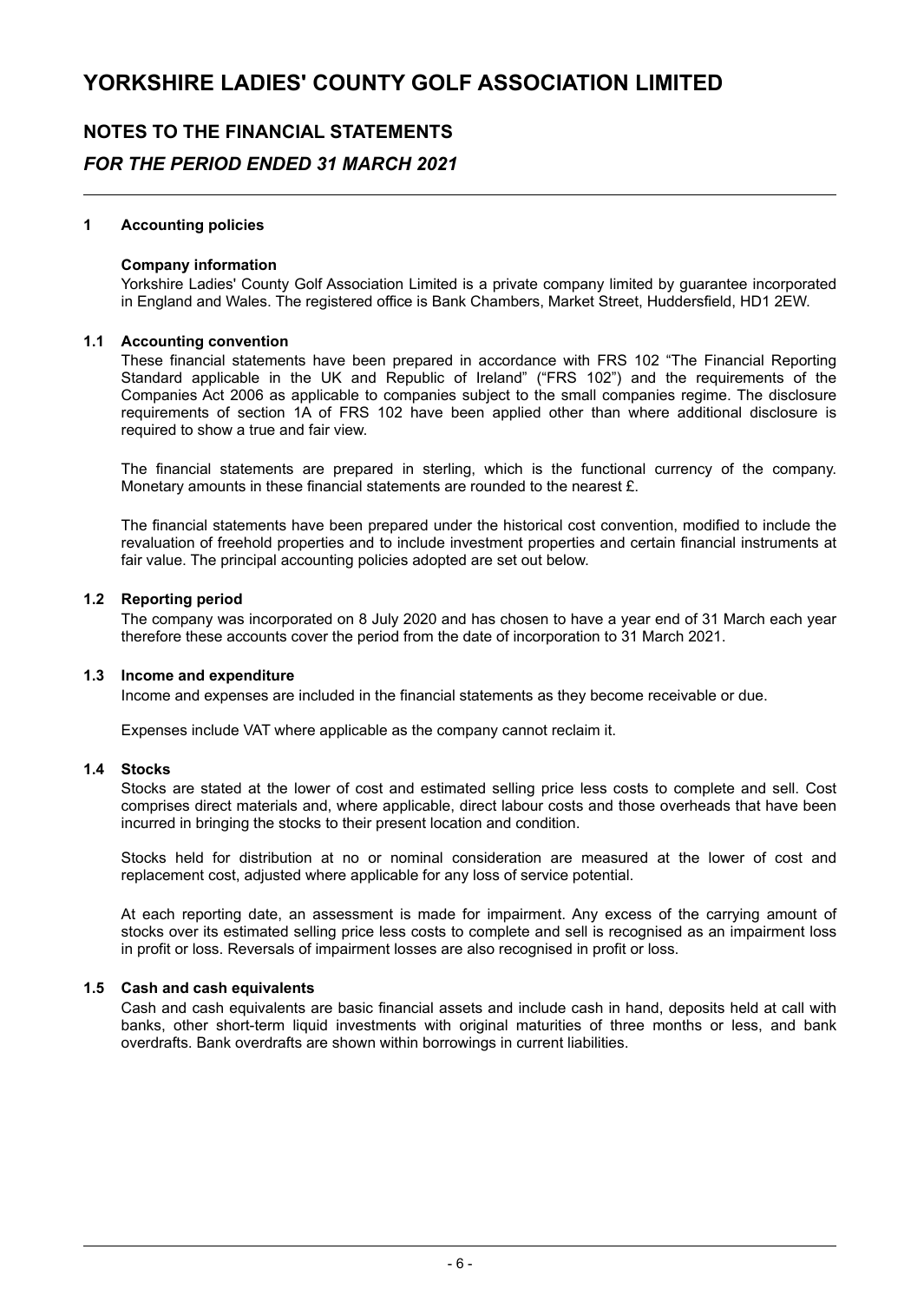### **NOTES TO THE FINANCIAL STATEMENTS (CONTINUED)** *FOR THE PERIOD ENDED 31 MARCH 2021*

#### **1 Accounting policies (Continued)**

### **1.6 Financial instruments**

The company has elected to apply the provisions of Section 11 'Basic Financial Instruments' and Section 12 'Other Financial Instruments Issues' of FRS 102 to all of its financial instruments.

Financial instruments are recognised in the company's balance sheet when the company becomes party to the contractual provisions of the instrument.

Financial assets and liabilities are offset, with the net amounts presented in the financial statements, when there is a legally enforceable right to set off the recognised amounts and there is an intention to settle on a net basis or to realise the asset and settle the liability simultaneously.

#### *Basic financial assets*

Basic financial assets, which include debtors and cash and bank balances, are initially measured at transaction price including transaction costs and are subsequently carried at amortised cost using the effective interest method unless the arrangement constitutes a financing transaction, where the transaction is measured at the present value of the future receipts discounted at a market rate of interest. Financial assets classified as receivable within one year are not amortised.

#### *Classification of financial liabilities*

Financial liabilities and equity instruments are classified according to the substance of the contractual arrangements entered into. An equity instrument is any contract that evidences a residual interest in the assets of the company after deducting all of its liabilities.

#### *Basic financial liabilities*

Basic financial liabilities, including creditors, bank loans, loans from fellow group companies and preference shares that are classified as debt, are initially recognised at transaction price unless the arrangement constitutes a financing transaction, where the debt instrument is measured at the present value of the future payments discounted at a market rate of interest. Financial liabilities classified as payable within one year are not amortised.

Debt instruments are subsequently carried at amortised cost, using the effective interest rate method.

Trade creditors are obligations to pay for goods or services that have been acquired in the ordinary course of business from suppliers. Amounts payable are classified as current liabilities if payment is due within one year or less. If not, they are presented as non-current liabilities. Trade creditors are recognised initially at transaction price and subsequently measured at amortised cost using the effective interest method.

#### **1.7 Taxation**

The company is exempt from corporation tax, it being a company not carrying on a business for the purposes of making a profit.

#### **1.8 Foreign exchange**

Transactions in currencies other than pounds sterling are recorded at the rates of exchange prevailing at the dates of the transactions. At each reporting end date, monetary assets and liabilities that are denominated in foreign currencies are retranslated at the rates prevailing on the reporting end date. Gains and losses arising on translation in the period are included in profit or loss.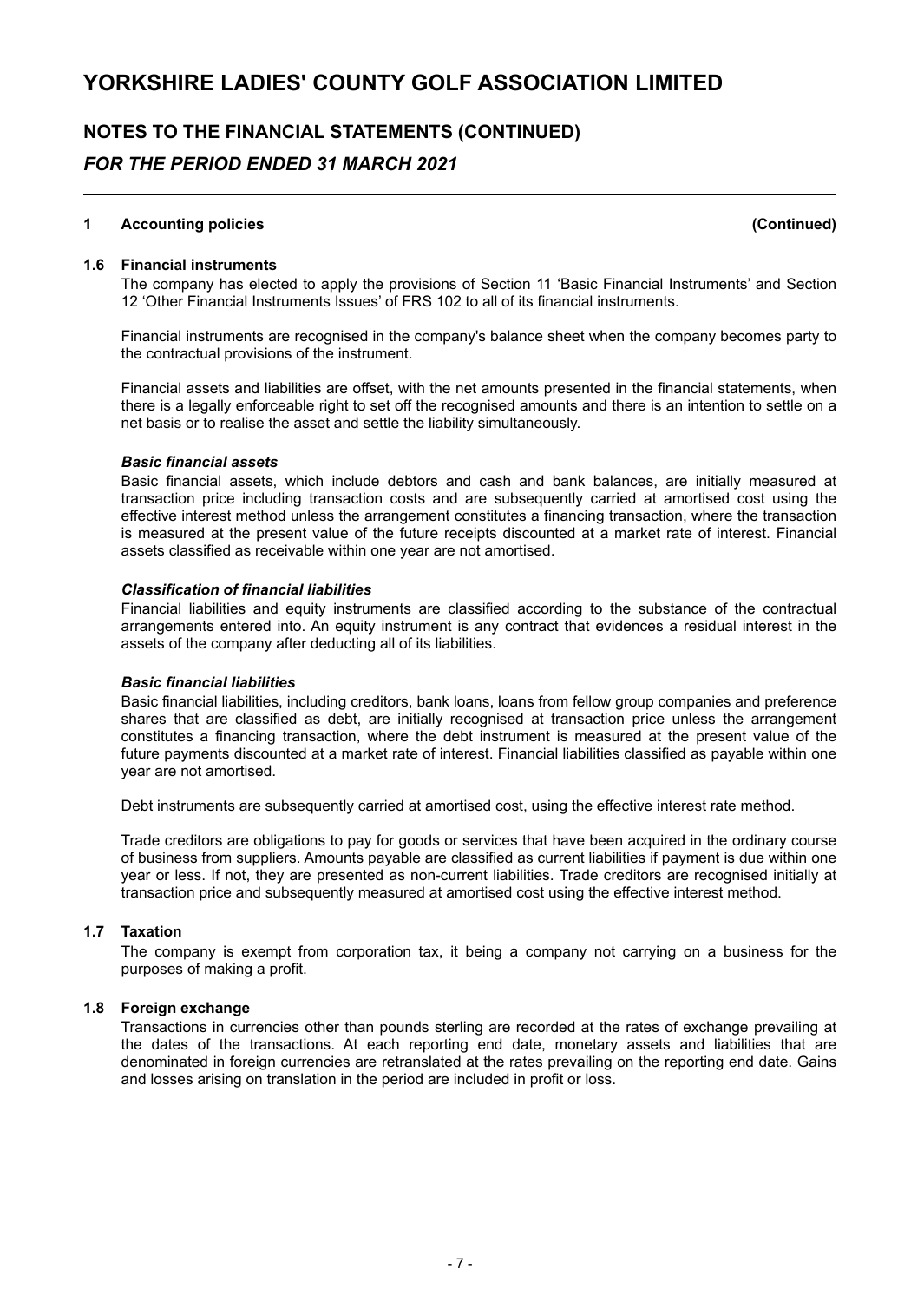### **NOTES TO THE FINANCIAL STATEMENTS (CONTINUED)** *FOR THE PERIOD ENDED 31 MARCH 2021*

#### **2 Judgements and key sources of estimation uncertainty**

In the application of the company's accounting policies, the directors are required to make judgements, estimates and assumptions about the carrying amount of assets and liabilities that are not readily apparent from other sources. The estimates and associated assumptions are based on historical experience and other factors that are considered to be relevant. Actual results may differ from these estimates.

The estimates and underlying assumptions are reviewed on an ongoing basis. Revisions to accounting estimates are recognised in the period in which the estimate is revised where the revision affects only that period, or in the period of the revision and future periods where the revision affects both current and future periods.

#### **3 Employees**

The average monthly number of persons (including directors) employed by the company during the Period was:

|   |                                                | 2021<br><b>Number</b> |
|---|------------------------------------------------|-----------------------|
|   | Total                                          | 10                    |
| 4 | <b>Debtors</b>                                 |                       |
|   | Amounts falling due within one year:           | 2021<br>£             |
|   | Other debtors                                  | 3,554                 |
| 5 | Creditors: amounts falling due within one year |                       |
|   |                                                | 2021<br>£             |
|   | Other creditors                                | 15,653                |

#### **6 Members' liability**

The company is limited by guarantee, not having a share capital and consequently the liability of members is limited, subject to an undertaking by 150 of the affiliated clubs to contribute to the net assets or liabilities of the company on winding up such amounts as may be required not exceeding £1 each.

#### **7 Related party transactions**

The activities of the company were formerly conducted by an unincorporated association but these activities will commence in this limited company with effect from 1 April 2021. The closing assets and liabilities held by the unincorporated association were transferred to the limited company and have been shown in these financial statements as a donation received.